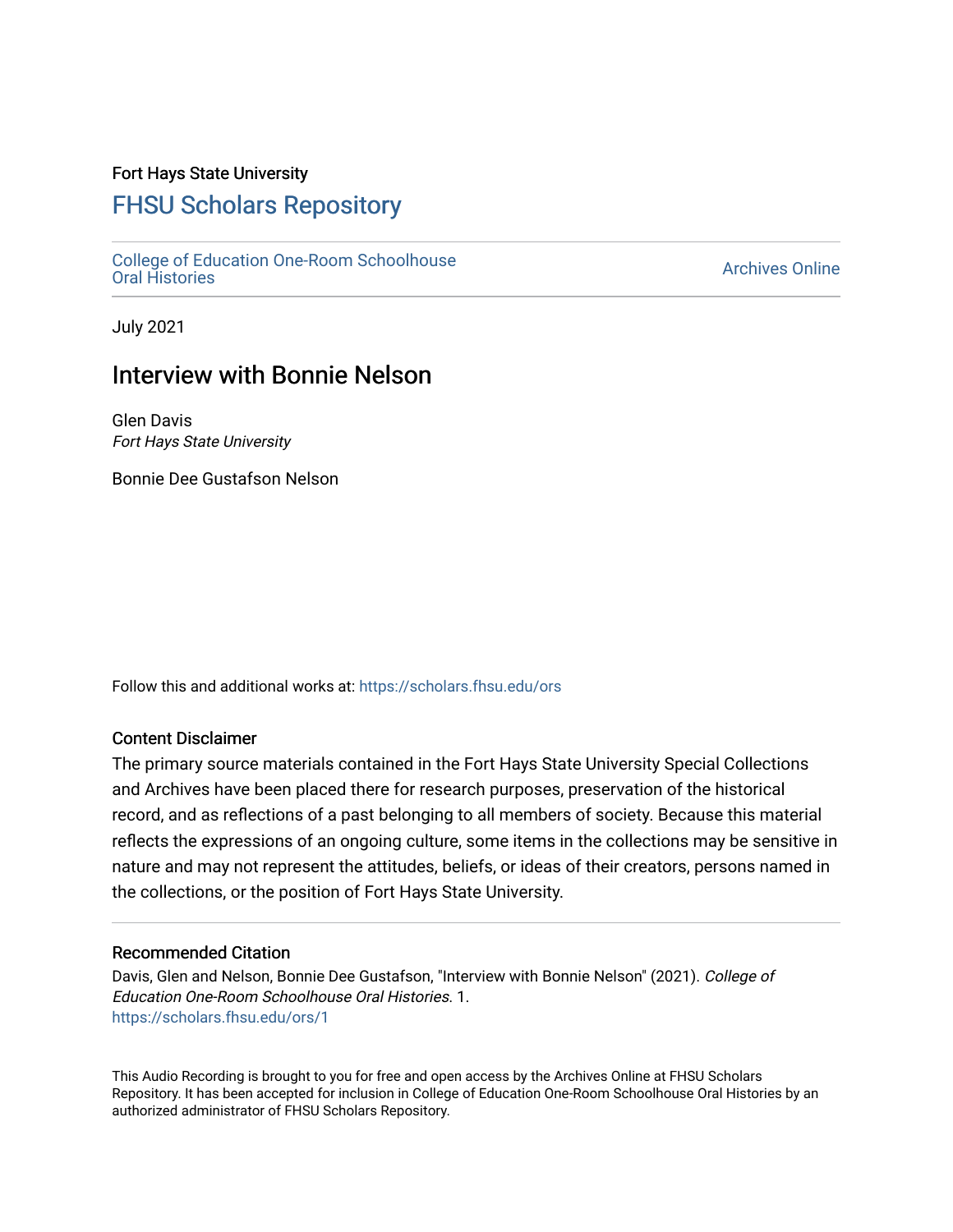AN ORAL HISTORY OF

 $\sim t \sim 1$ 

 $\sim$ 

### BONNIE DEE (GUSTAFSON) NELSON

 $\mathcal{L}^{\mathcal{L}}(\mathbf{Q})$  and  $\mathcal{L}^{\mathcal{L}}(\mathbf{Q})$  . The contribution

### AS RECORDED BY GLEN DAVIS

 $\sim 10^6$ 

for

HISTORY OF ALERICAN EDUCATION

 $\sim 100$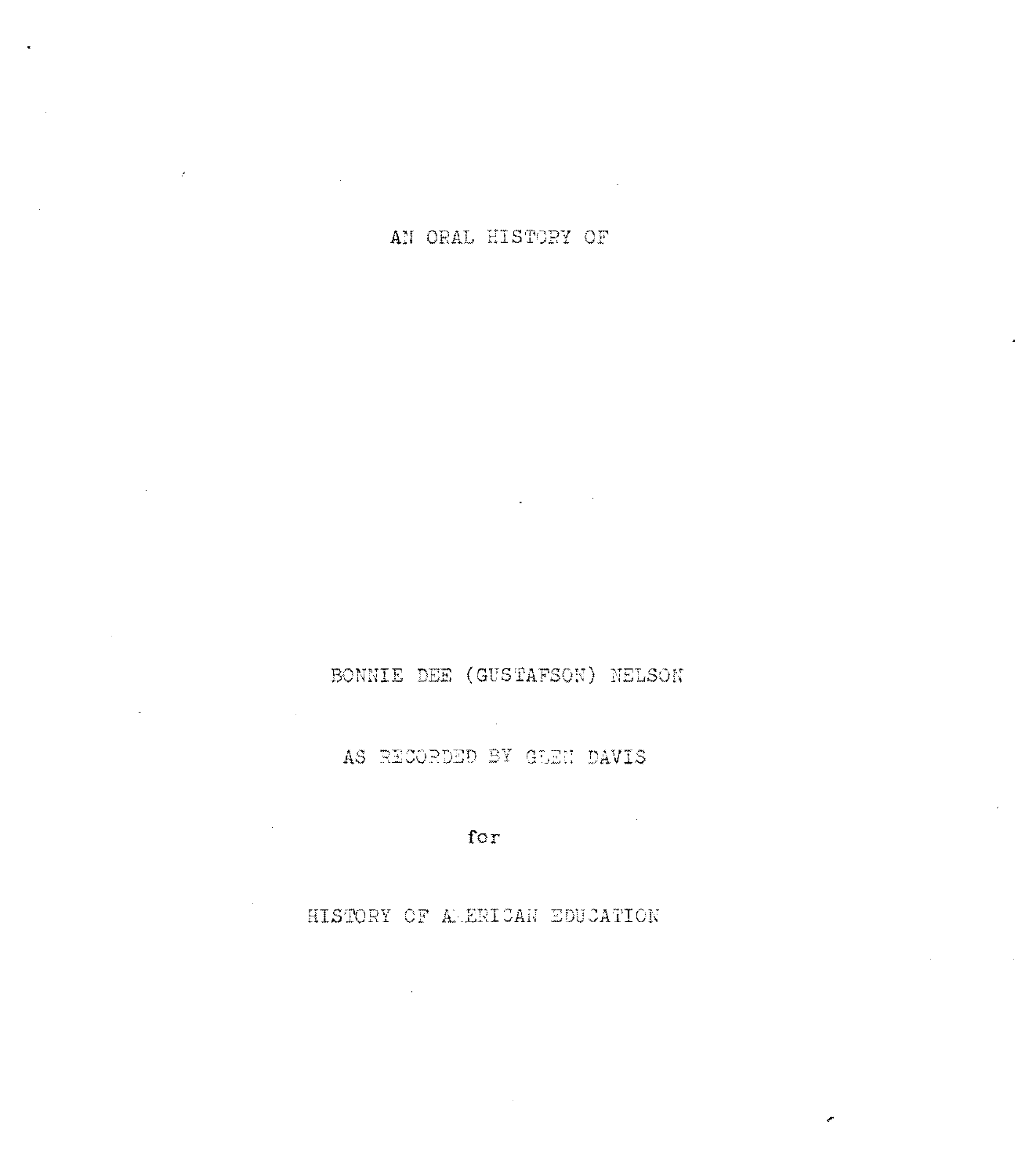|               | Glen What years did you teach in a one room school?          |
|---------------|--------------------------------------------------------------|
|               | Bonnie 1936 and 37                                           |
| Glen          | Two years, and do you remember what your pay was?            |
|               | Bonnie Seventy dollars a month.                              |
| Glen          | Seventy dollars a month.                                     |
|               | Bonnie That was considered a pretty good salary at the time. |
| Glen          | What school was this?                                        |
| <b>Bonnie</b> | It was Eagle College and it was located, the building        |
|               | is still there, its a grain bin now. It is seven miles       |
|               | east of Geneseo. The technical name was Eagle College,       |
|               | but it was always given the name, the foul name of           |
|               | Buzzards Roost.                                              |
| Glen          | I remember talking to Roxie about that. Okay, when you       |
|               | taught there how did you start the day.                      |
| Bonnie        | Oh the flag salute every day, Lords Prayer, and then         |

 $\left\langle T_{\rm{eff}}\right\rangle_{\rm{eff}}$ 

I was the music teacher also and they sang songs and so forth.  $\bar{z}$ 

In cases of dicipline problems, what type of punishment Glen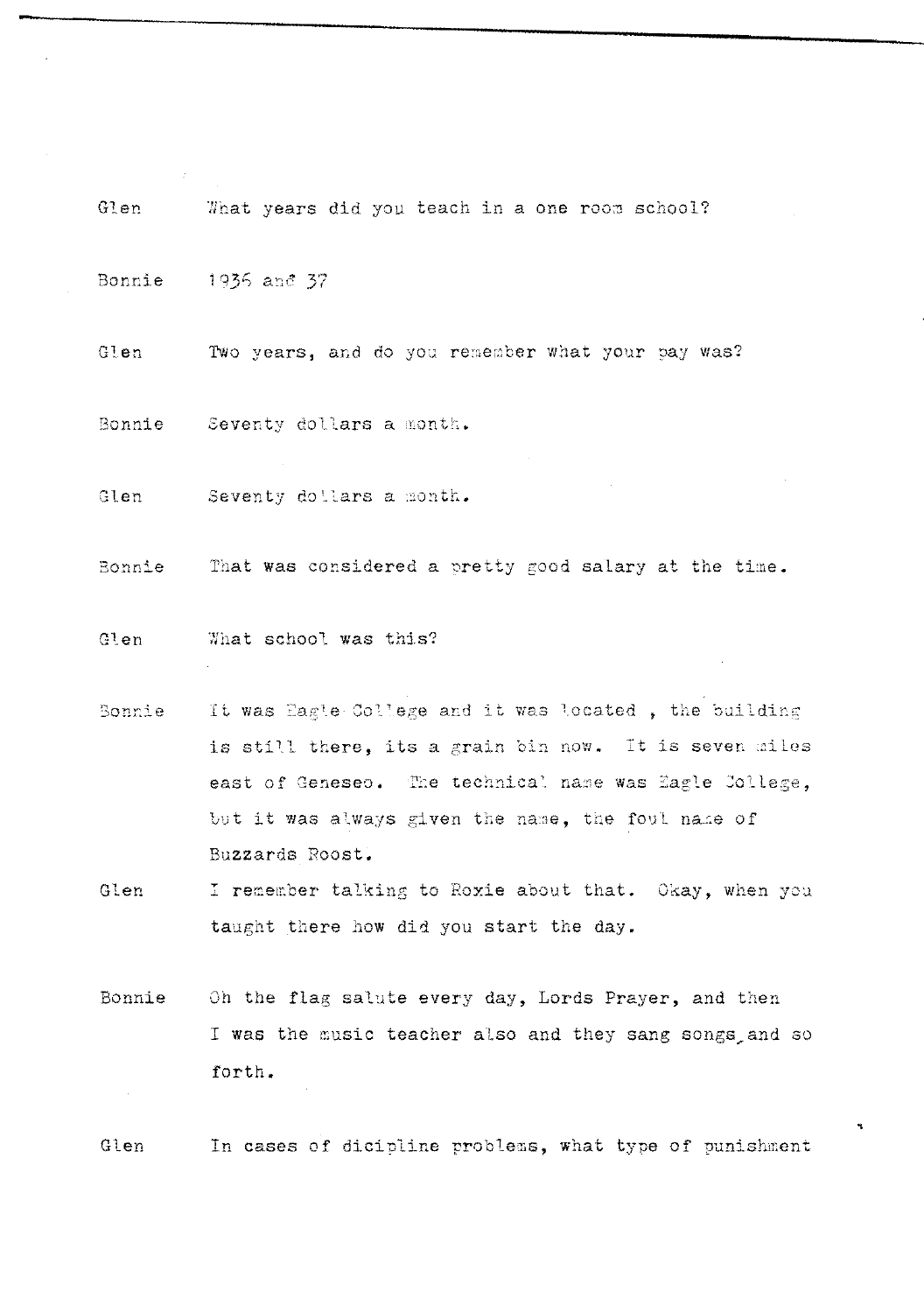did you administer.

Bonnie / Hostly staying in after school. They couldn't stay in during recess because I had to be outside to supervise the playground. After school worked best because most of the children walked together and they hated to miss out on walking home with their friends. I didn't ever spank a child.

Glen How did you get your paycheck?

- This is somthing that bothered me. I had to go to one Bonnie of the board members homes and pick up my check since they lived on my way home. I thought they could of brought it to me.
- Glen Did you ever deet with the school board?
- I saw the board at social functions occasionally but Bonnie never met with them collectively.

What about your teaching supplies? Glen

Bonnie I never had any trouble at all. Anything I wanted the board would let me get. I would go to Salina and pick out what I wanted and they never rejected anything. Anything I wanted for Art, I taught Art, I wasn't the best Art teacher in the world, thats for sure, but anyway anything I wanted, music or whatever.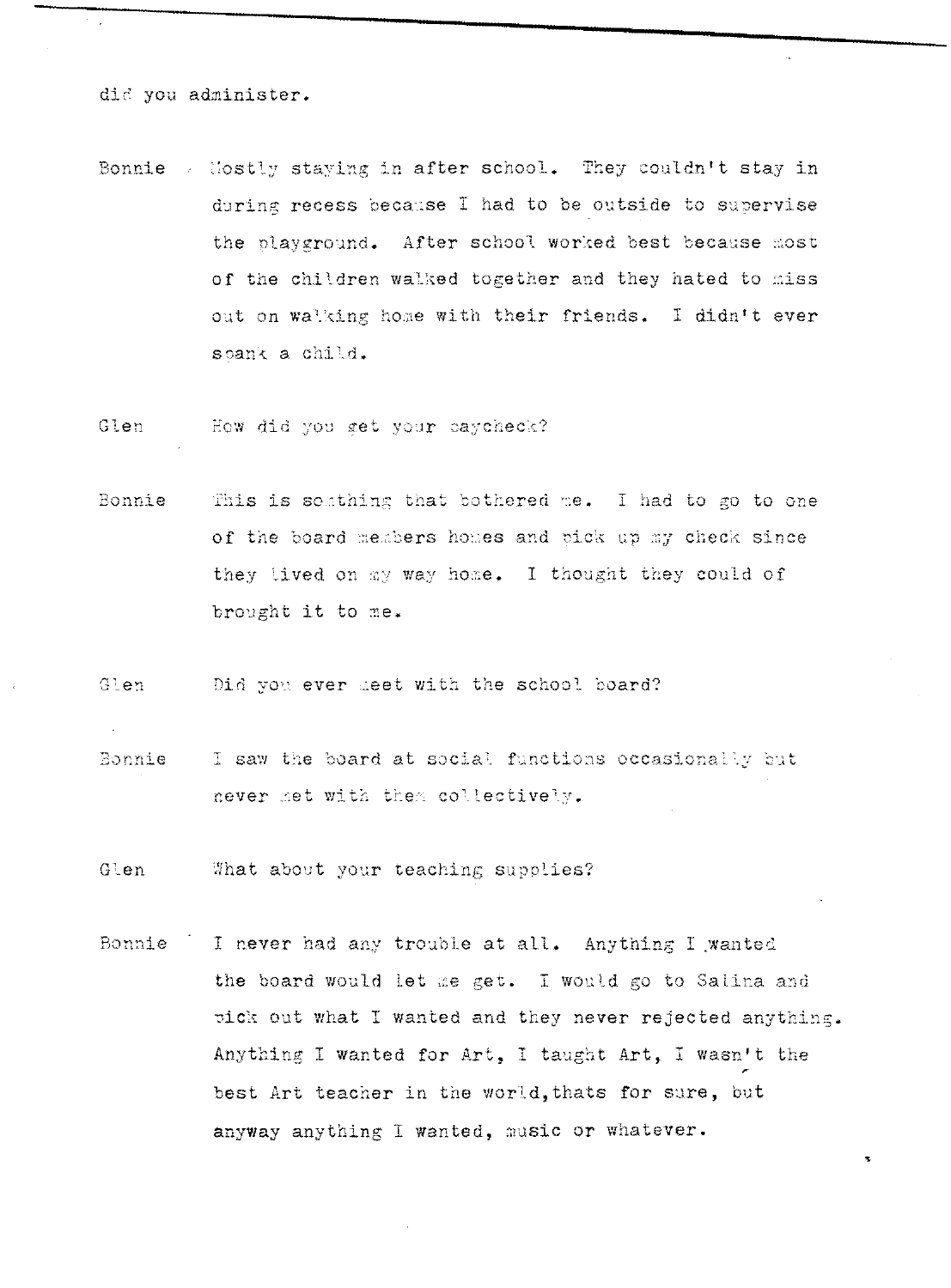- Glen How much education did you have prior to teaching in this school?
- Bonnie I had two years from Exporia State. I had a life certific at that time.
- Glen Where did you stay while you were teaching?
- Bonnie<sup>-</sup> At home. The school was only about seven or eight miles from my parents home so I stayed at home with them. I drove my dads car back and forth.
- Describe the average school day.  $Glen$
- We always started a nine in the morning and we had Bonnie opening eyercises like I already explained. flag salute. Lords Prayer, and usually sang. I then started going successively from grade to grade and we had a little recitation bench at the front of the school house and the teachers dest was up there. I would call a class like the first graders ar there and we would have reading. Then I would go up to the next grade. I didn't have every grade that year, as I remember I had first and second graders, and seventh and eighth graders. I do remember I had seventeen students all together. It was some of the middle grades that I didn't have. After reading it was time for recess of fifteen minutes and the tegoher always went onto the playground because the board asked us to. We went out to play ball, blackman.......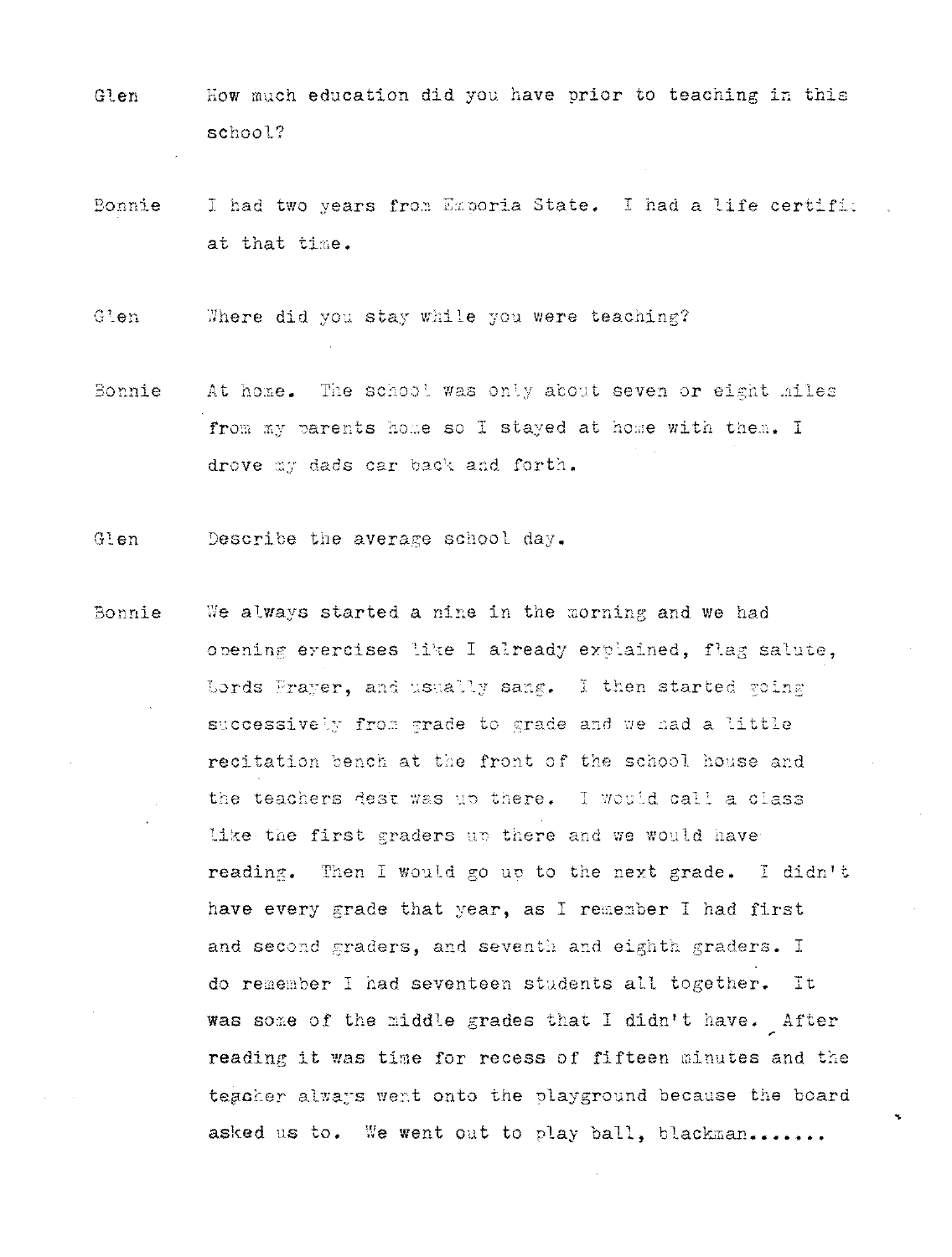Bonnie  $\ell$  Oh it is a game where by you have a base on each end of the playground. Some one was it and they ran one base to the other trying to pat then on the back. Once touched on the back they were caught. Whoever was caught last then they were it.

Glen Did you have a piano in the school?

Oh yes. In the afternoon we just followed along with Bonnie our studies. Priday afternoons were always a special time. A time for fun. We would have little programs, read some poems, we would have arithmetic matches, spelling matches, and sometimes music. We liked to sing. We had quite a bit of music and they liked that because they hadn't had music much in the past. They liked music and I loved it so we got along fine.

Glen What type of textbooks did you use?

The old Stone Arithmetic for sure. I wasn't exactly Bonnie comfortable with arithmetic. I really worked on that. I would see that every night before I went to school the next day that I could work every problem of the seventh and eighth grade. I could usually get it, but I was so scared those seventh and eighth graders were going to catch me. I really kept up on those math problems.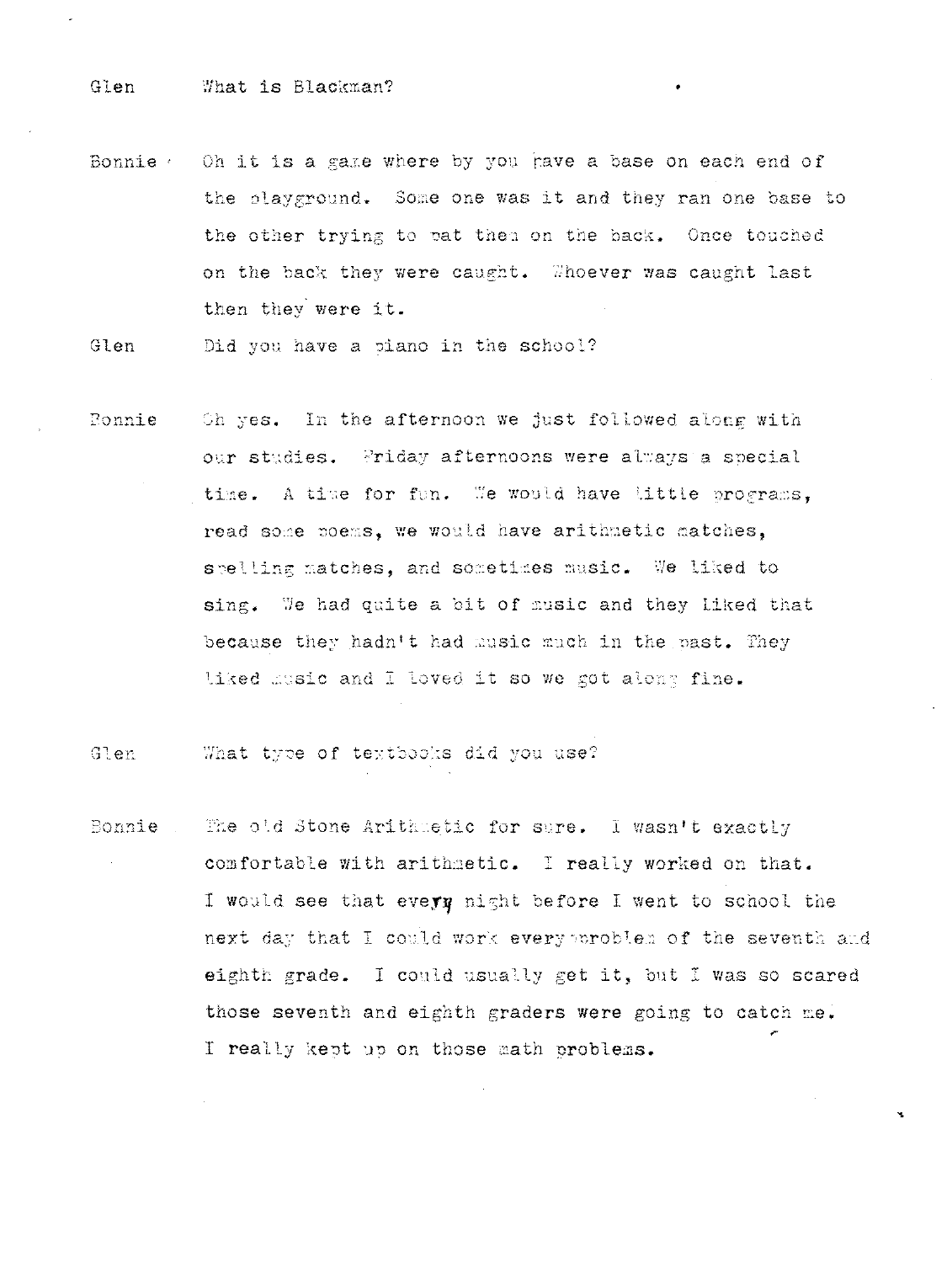- Glen Was the school house used for community and social activities as well as education.
- Bonnie It hadn't been because there wasn't a PTA so to speak. But there was another neighboring school about three miles away in Rice county. This Eagle College was in Ellsworth County. I went over after school to the neighboring school and talked to the teacher from over there, and asked her what she thought of the idea of organizing a community meeting or FTA and have meetings during the year. We did that, and one month her shoool was in charge of the program, not the students but the young people of her community. There were a lot of young men and women and high school kids in the area. They would do a one act play, sing songs, dancing etc. This is how I net my husband. He lived in that other community. One month Lois Cramb, the other teacher, had a one act clay. I was a newpo lammy and my nusband to be was a newpo carry. This is how we met and I was supposed to wash clothes. and he was always running around with other women, and to keep him home I washed clothes and we had real water in the play. It went over pretty good. The young neonle after play practice would go to Little River, or Geneseo of someplace for a hamburger. At Christmas time we would always have a Christmas program. Every month my poor mother would bake a cake and all the ones who had birthdays that month would be honored, and my poor mother baked all the cakes for all the kids all year long and the kids loved it.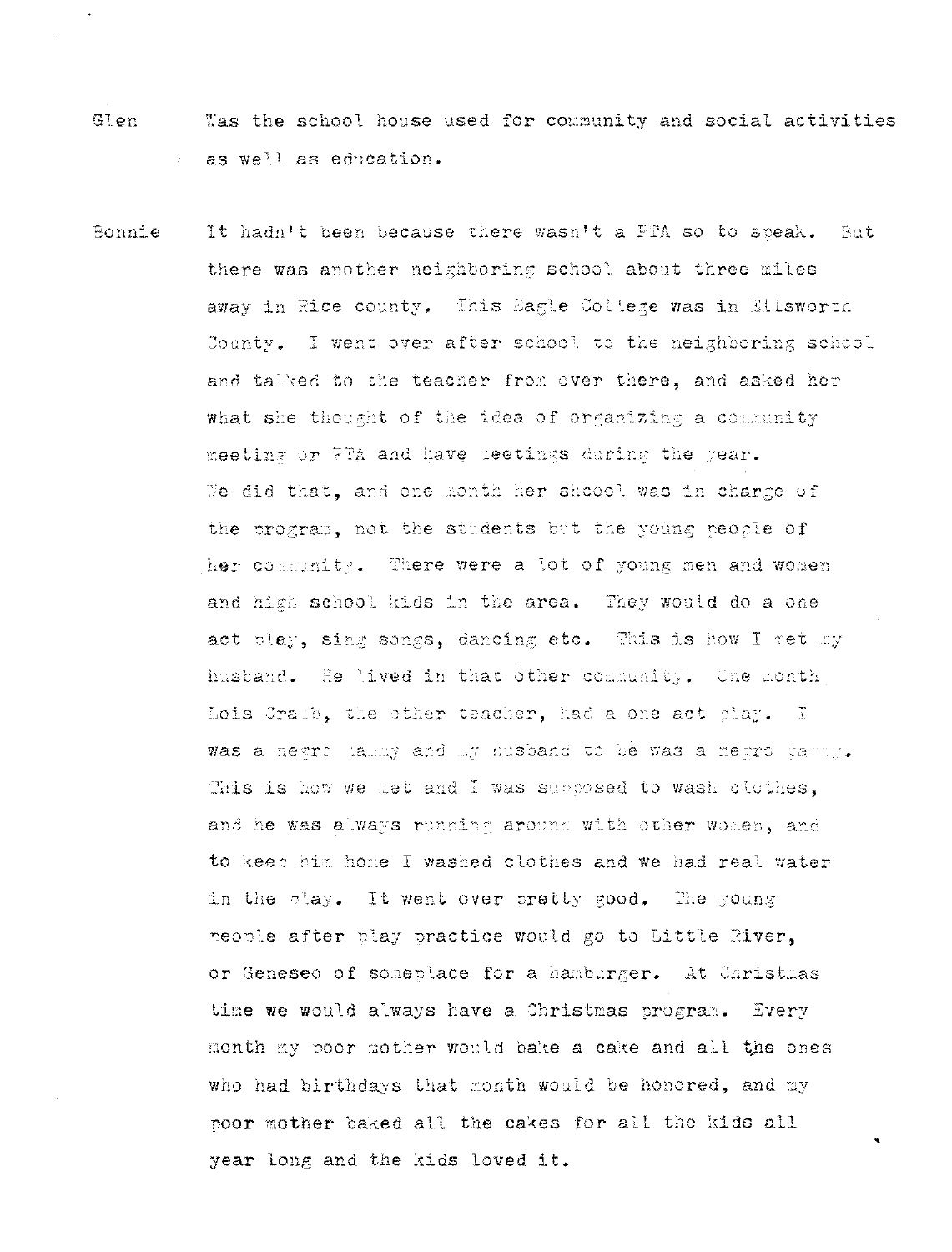- Glen Was the County line the boundary ?
- Yes, at that time we had a county superintendent and Bonnie Er. Shannon was my county curerintendent and of all the schools in Ellsworth County were under his juridiction. Every so often he would come out and visit each rural school and the same was true for other counties.
- Glen What was the usual age a child began school?

Ponnie About siy.

Glen What was the length of the school year?

Eight nonths. We began in September and were out in Bonnie April. And we always had those tests to look forward to at the end of the year. Usually on a Saturday the eighth graders had to go to Ellsworth, the county seat and take tests, and they had to be able to pass them in order to get into high school. So we worked hard on reading. writing and arithmetic so they could pass the test. I never had anyone not pass it but believe me I worried about that.

 $G^{\intercal}$ en Do you know how the school was financed?

Bonnie Taxes on the township, I think.

Glen Were you given any moral standards that you had to abide by as a teacher?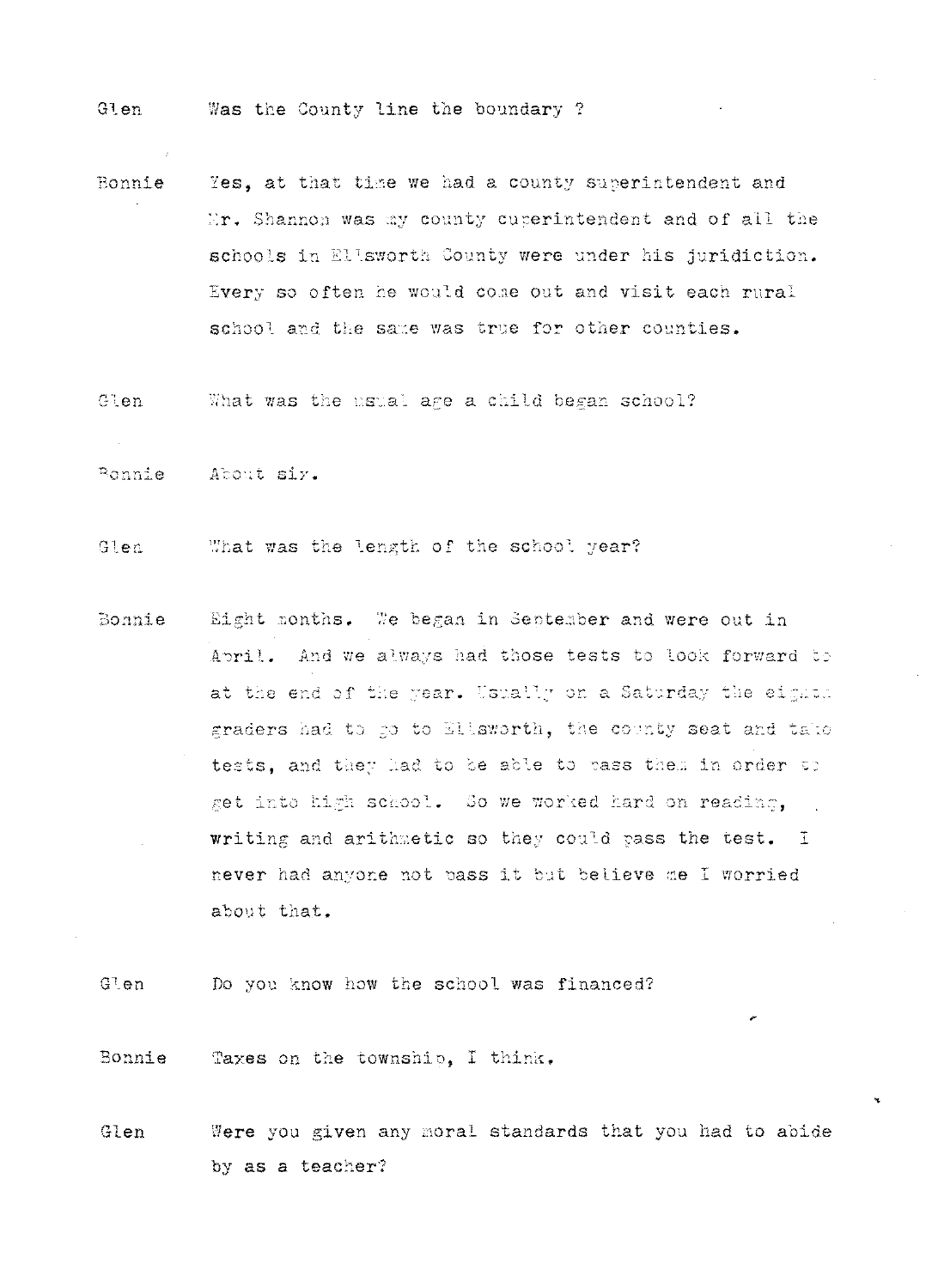The board never discussed that with me. Bonnie

Was there a high teacher turnover? Glen

Oh it varried. If they were from the area they stayed Bonnie longer than if they were form away from the area. I stayed one year and the Langley a neighboring two room school asked me to come teach there. The board asked me to teach the lower elementary room and music in both  $\texttt{roots}.$ 

Glen Where do you suppose it got the name Eagle College?

I don't know. I got a buzz out of sending letters to college Bonnie friends on stationery I had printed that said Easle Collese, Bonnie Dee Gustafson, teacher.

Who hired the teachers?  $G \cdot e \wedge$ 

**Eonnie** The board of education. The county superintendednt was aware, but the board did the hiring.

Glen What were some of the physical problems of the building?

The building was heated by a coal stove and there was Bonnie a coal shed outside. I gave the kids points for getting the coal, cleaning the stove, washing the boards, and dusting the chalk out of the erasers. I had no trouble getting jobs done.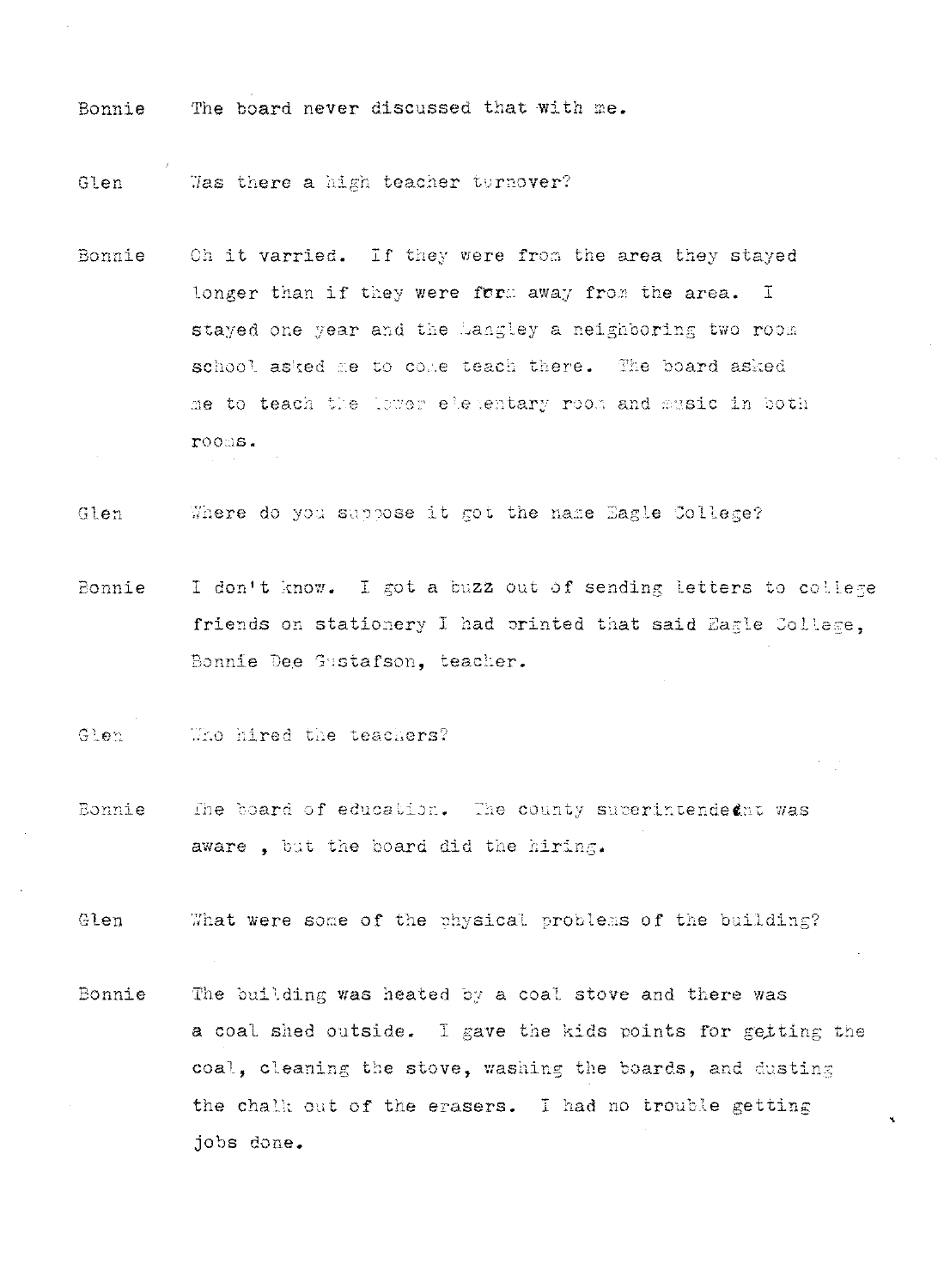- Glen Do you have any idea when the school was built. Bonnie I really don't. It was an old building when I was there. Glen Was it a frame or stone building? Bonnie Frame. Did it have a bell on ton? Glen Eonnie Mo, but my two room school, Langley did have a bell. Glen Who owned the school? Sonnie I think there was a law that certain land was going to the boards for the school. Glen - That was the oldest child in your classred.2 Bonnie Mairteen or Fourteen. Glen How far did students live from school? Bonnie They usually walked arround three siles.
- Glen What kind of grading system did you use?
- Bonnie They got grade cards once a month and they were letter  $grades.$

 $\tilde{\mathbf{x}}$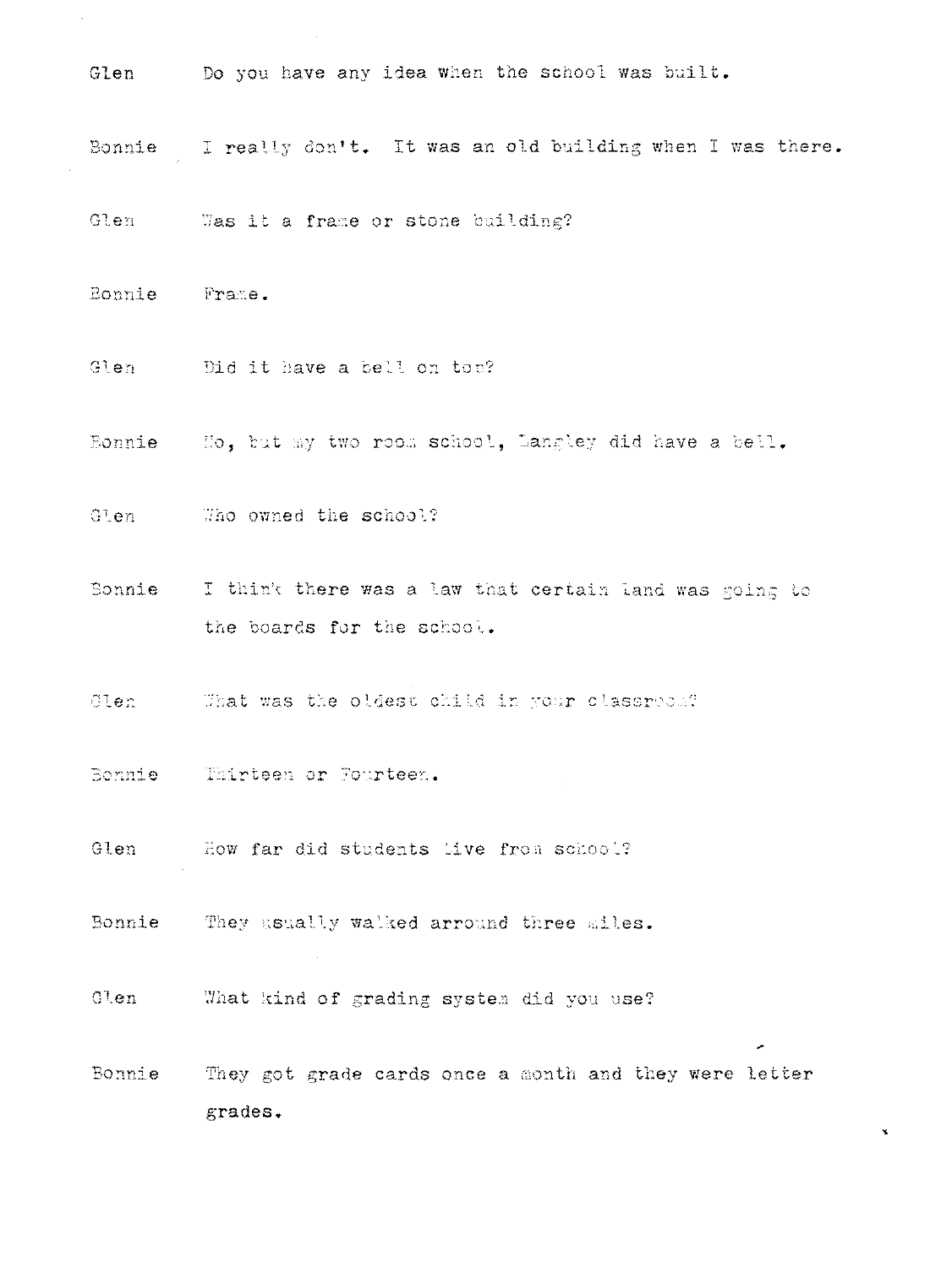Glen What were the bathroom facilities?

There were two outside toilets, one boys and one girls. Bonnie

**Glen** Was there a well on the property?

There was a ounp and the children and I carried it i.0. Bonnie We had a bucket and a dinner.

Was there any tyre of library? Glen -

- Bonnie Oh yes. We had books and every year the state but out new books. Oh yes we had a nice little library.
- Glen Can you think of any incidents particular to this school?
- I had trouble with one maka about my monitor chores. Bonnie She asked if I had ever heard of clitd tabor taws. I told her that they didn't have to de it alt they wouldn't get a gold star. If she wanted to deny her children that opportunity that was her proclem. Her children continued to do their jobs and she never bothered me again.

 $Glen$ Was this school serving a particualr religious group?

Bonnie No, it was mixed. They were not very religious.

What type of graduation exercise did you have? Glen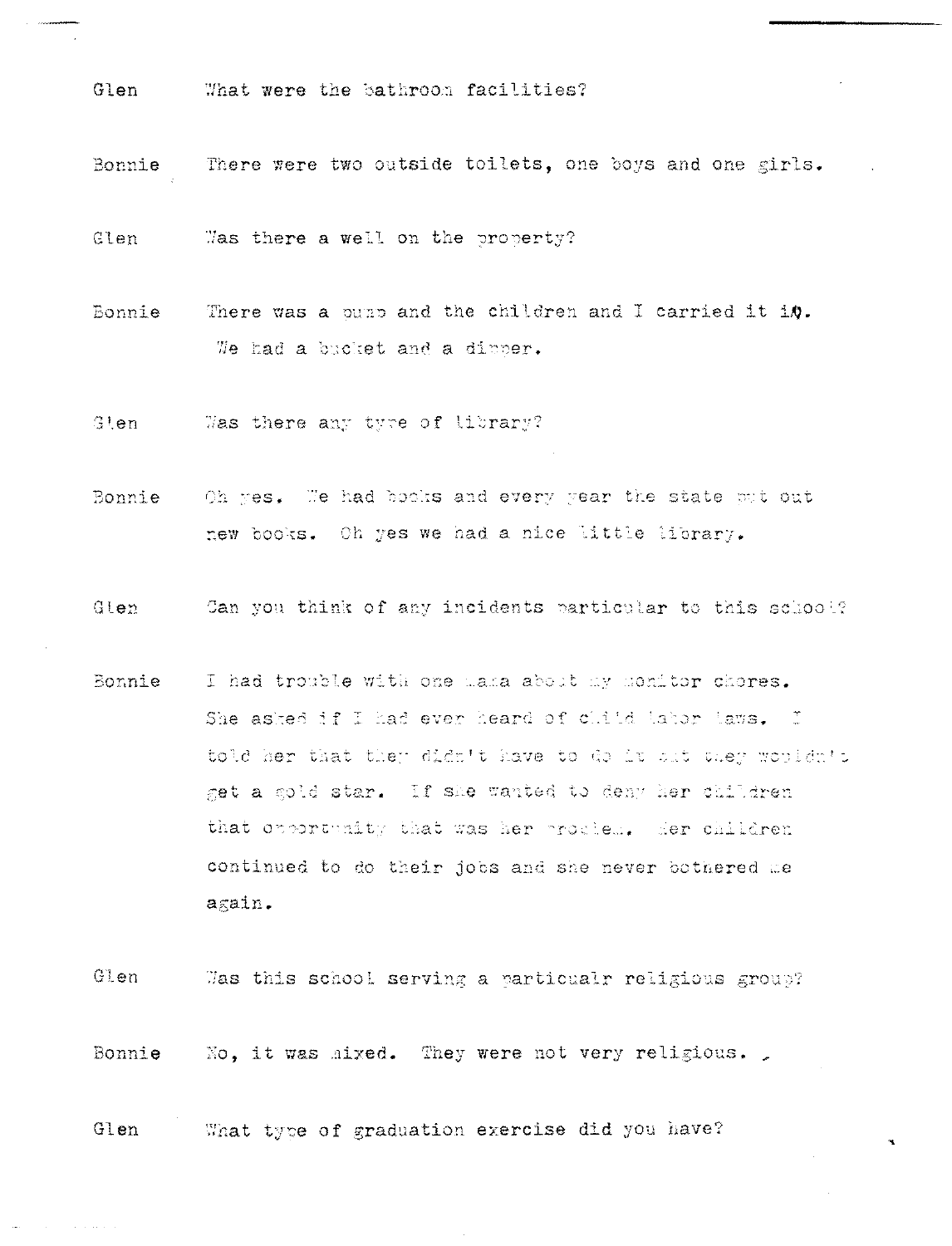- Bonnie Well, it was at the county seat. All country schools got together for graduation.
- When was the Eagle College closed? Glen
- Bonnie . Oh, I think it was in the early forties.
- Was it used for anything after it was closed? Glen
- A farmer bought the land and now it is used for a grain Bonnie bin.
- Then the students enrolled did they have to pay any Glen fees?
- Bonnie Not a cent, but they were responsible for their own books and subplies
- Glen What did the students dress like?
- Bonnie They dressed like little farm boys and girls. The boys wore overalls, and high to med shoes. The kids were real clean always real clean.
- What kind of lunches did the kids bring? Glen
- Some of the kids brought fried rabbit, and I would always Bonnie trade my fried chicken for their fried rabbit because I love fried raboit.